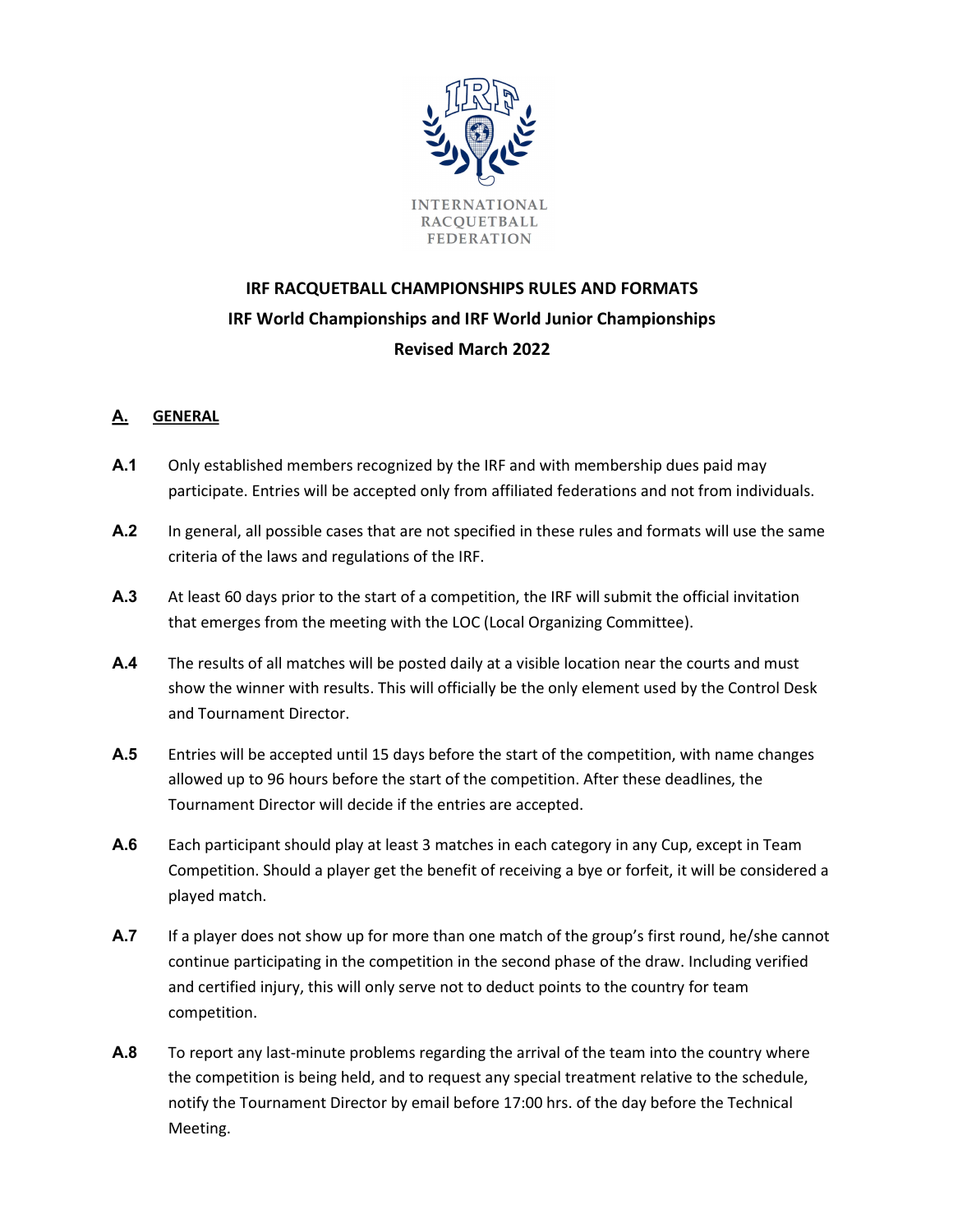- A.9 After the last match of the group's competition in each category, the format of the seeding for the draws phase of the competition will be selected. The Tournament Director will send a copy with the matches for each country through the Delegate. Also, a copy will be posted on the IRF official website.
- A.10 Players must play the second phase (draws) in the same category and division that they did in the first group stage, with the following exceptions:

a) If a doubles player is injured and an approved valid medical certificate is provided to the Tournament Director, that player may be replaced by one of the singles players who has played in the first phase.

b) If a singles player is injured and an approved valid medical certificate is provided to the Tournament Director, he/she may be replaced by one of the doubles players who has played in the first phase.

- c) The injured player who has been replaced cannot continue in the tournament.
- A.11 The Technical Meeting will be announced along with the complete schedule for the entire week.
- **A.12** Recommendations for changes will only be accepted directly from the Presidents of National Federations. The recommendations will be brought to the Technical Committee for evaluation. The Technical Committee will then present the proposed changes along with its recommendations to the Executive Committee for consideration.

Any changes made to these rules that undergo the above process shall be approved by the Executive Committee under the recommendation of the Technical Committee and will take effect the following year. However, changes may be applied in the competition of the same tournament if the proposed changes are approved unanimously by the delegates present in the Technical Meeting with a quorum of 80%.

A.13 There will be no referees or line judges assigned to matches who are of the same nationality as any of the competing players. Countries have the right to request the Control Table and Tournament Director to appoint referees and line judges from neutral countries.

A.13.A Referees may not be removed of a match. Only in the case detailed in point 5.3 of the Rule Book.

A13.B Line judges will only be assigned from the quarterfinals on.

- A.14 Any country that has not participated in the Technical Meeting, for whatever reason, is not entitled to object to any decisions taken in the meeting.
- A.15 Any items not included in these rules and regulations shall be addressed and resolved by the Executive Committee.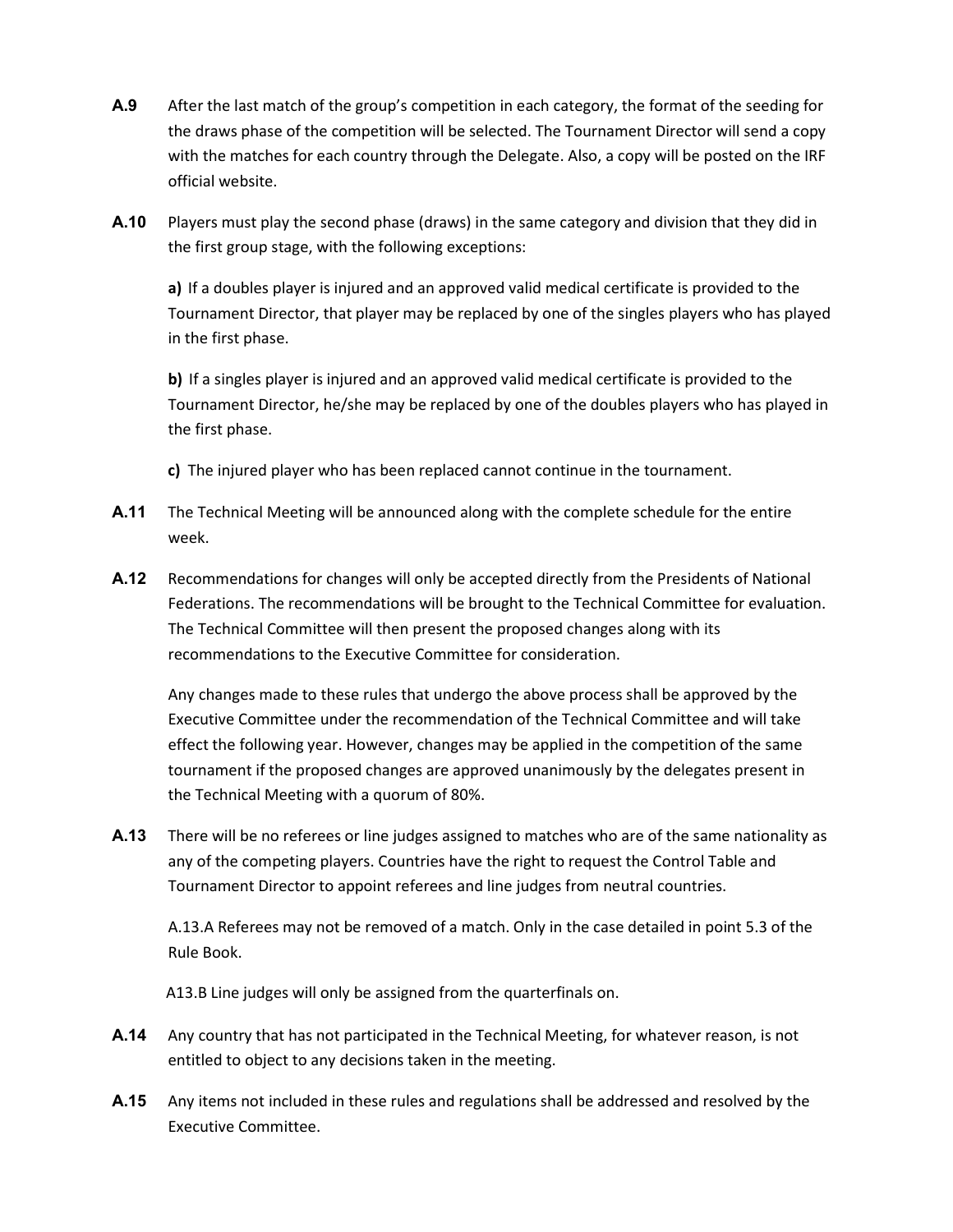## **B. DATES OF COMPETITION**

## B.1 World Championships

The Elite World Racquetball Championships will be played every two years (in even years) with a duration of nine days, beginning on Friday with the Opening Ceremony; the competition from Saturday to Saturday, leaving the decision of a day off (Tuesday) to the Tournament Director's discretion. (In exceptional cases, the Executive Committee has the latitude to change the date.)

## B.2 Junior Championships

The Junior World Championships will be played every year starting on a Sunday and ending on a Saturday. The Executive Committee will determine the dates of the Junior World Championships, taking into consideration the multiple factors that influence such decisions.

# C. ORGANIZATION

- C.1 All players must wear country identification while playing (name and/or emblem) on the backs of their shirts clearly visible from the outside to both the referee and the public. For doubles teams, both participants must wear the same complete uniform (shirt and shorts (skirts/skorts for women must match exactly as well).
- C.1.a. For same gender doubles teams, both participants must wear the same complete uniform (identical shorts and t-shirts, with the only exception being if the name of the player is included on the shirt. If one player has his/her name on the shirt, the other must have this feature as well.)
- C.1.b. For mixed doubles teams, the participants must wear the same version of their national team uniform (matching colors, graphics, etc.) but males and females can wear styles made for their gender if they so desire. If one player has his/her name on the shirt, the other must have this feature as well.
- C.1.c. Players must have additional shirts ready to use if they perspire (sweat) so much as to become a hazard to play. The shirt must match the shirt of the player's doubles partner if in a doubles match.
- C.2 Loser of each matches (players or someone trained), designated by his delegate, shall referee a match designated by the Control Table. The IRF is working to make sure that in the World Championships that no player will referee any matches.
- C.3 Round robins and matches schedule and the main draws (only schedules) will be delivered at the Technical Meeting to be held the day before the start of competition at a time and place announced by the Tournament Director. Delegates will have a maximum of two hours after the end of the Technical Meeting to make any claim.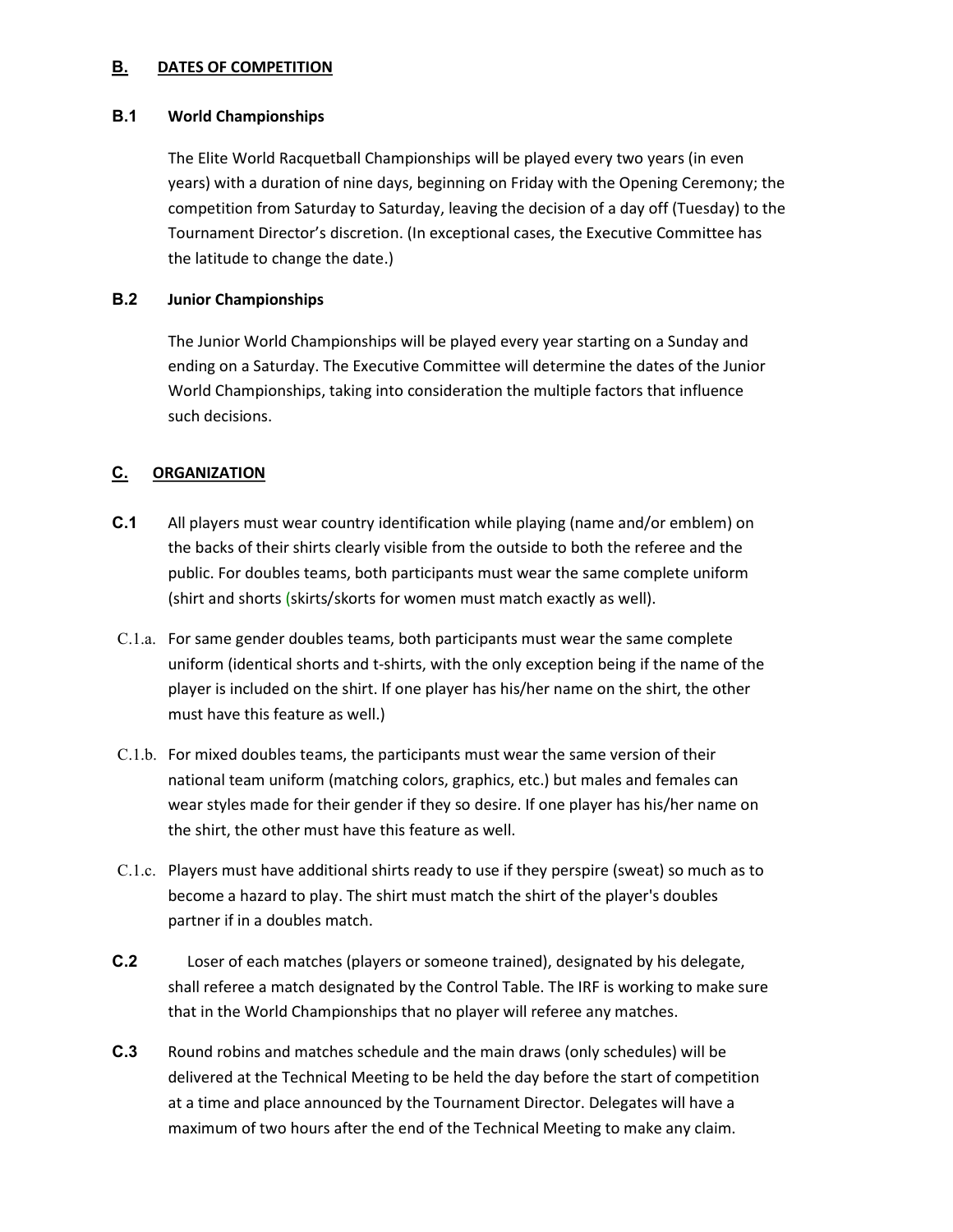C.4 After the end of the Technical Meeting, player's eligibility documents must be presented and registration fees must be paid. Only players who have paid their registration fees and presented the documents will be allowed to begin competition.

## D. CUPS

## D.1 WORLD

- a) Individual (Singles and Doubles)
- b) Team Competition Country

c) Challenger Cup -- only played if there are time and court availabilities. This will be determined by the Tournament Director.

## D.2 JUNIORS

- a) World Cup
- b) Esprit Cup

c) Challenger Cup -- only played if there are time and court availabilities. This will be determined by the Tournament Director.

## E. CATEGORIES

#### E.1 WORLD

#### a) Individual Competition

| Men's Singles   | 2 players per country Women's Singles 2 players per country |
|-----------------|-------------------------------------------------------------|
| Men's Doubles   | 1 team of two players per country                           |
| Women's Doubles | 1 team of two players per country                           |
| Mixed Doubles   | 1 team of two players per country                           |

## b) Team Competition

| Men's Singles | 2 players per country             |
|---------------|-----------------------------------|
| Men's Doubles | 1 team of two players per country |

#### WOMEN

| Women's Singles | 2 players per country             |
|-----------------|-----------------------------------|
| Women's Doubles | 1 team of two players per country |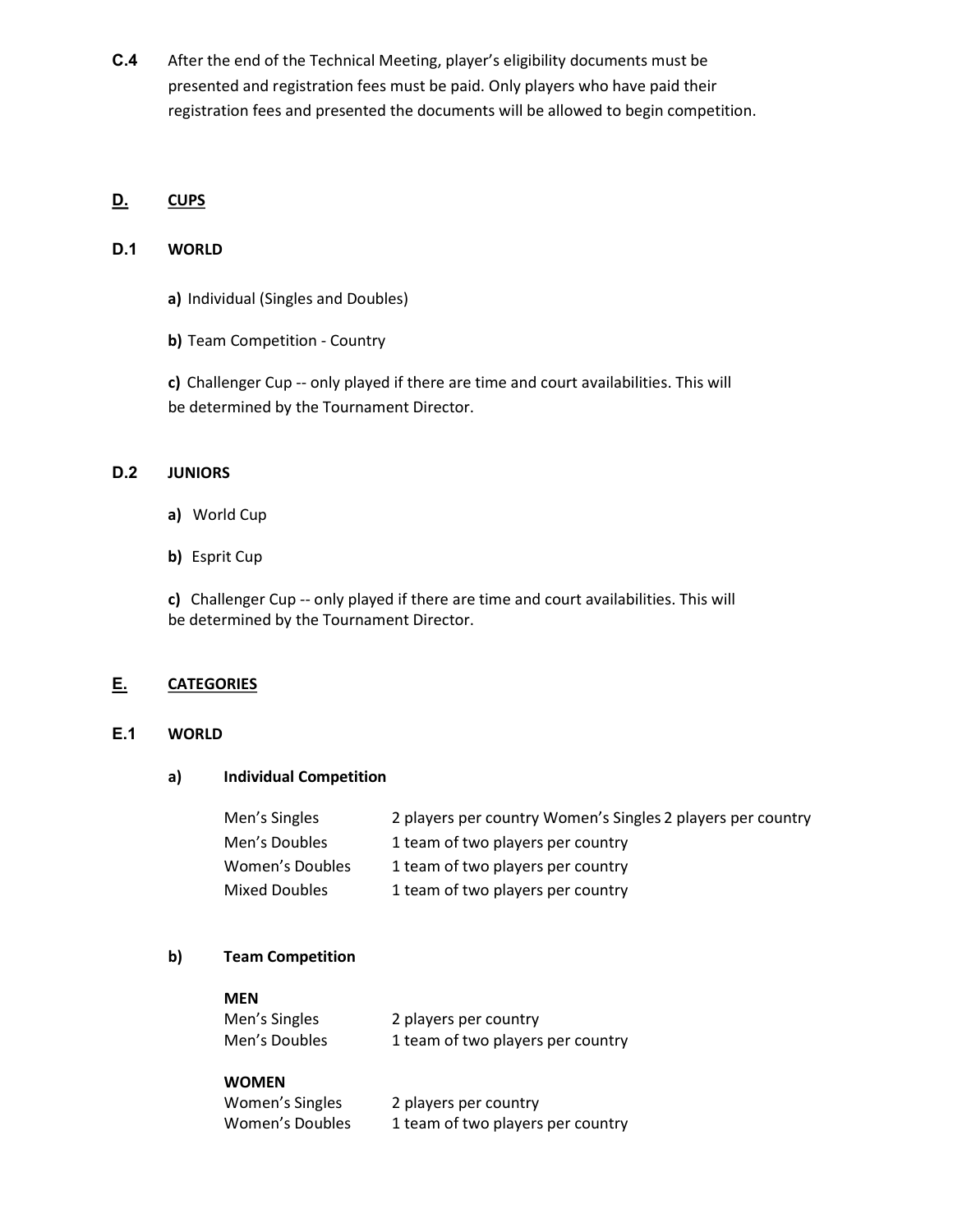# C) Challenger

Categories and the number of participants will be designated by the Tournament Director.

## E.2 JUNIORS

#### a) WORLD CUP

| Boys Singles 21 and under  | 2 singles players per country             |
|----------------------------|-------------------------------------------|
| Boys Doubles 21 and under  | 1 doubles team of two players per country |
| Boys Singles 18 and under  | 2 singles players per country             |
| Boys Doubles 18 and under  | 1 doubles team of two players per country |
| Boys Singles 16 and under  | 2 singles players per country             |
| Boys Doubles 16 and under  | 1 doubles team of two players per country |
|                            |                                           |
| Girls Singles 21 and under | 2 singles players per country             |
| Girls Doubles 21 and under | 1 doubles team of two players per country |
| Girls Singles 18 and under | 2 singles players per country             |

| Girls Doubles 18 and under | 1 doubles team of two players per country Girls |
|----------------------------|-------------------------------------------------|
|----------------------------|-------------------------------------------------|

Singles 16 and under 2 singles players per country

Girls Doubles 16 and under 1 doubles team of two players per country

# b) ESPRIT CUP

| Boys Singles 14 and under  | 6 singles players per country                  |
|----------------------------|------------------------------------------------|
| Boys Doubles 14 and under  | 2 doubles team of two players per country      |
| Girls Singles 14 and under | 6 singles players per country                  |
| Girls Doubles 14 and under | 2 doubles team of two players per country      |
| Boys Singles 12 and under  | 6 players per country (only two pre-designated |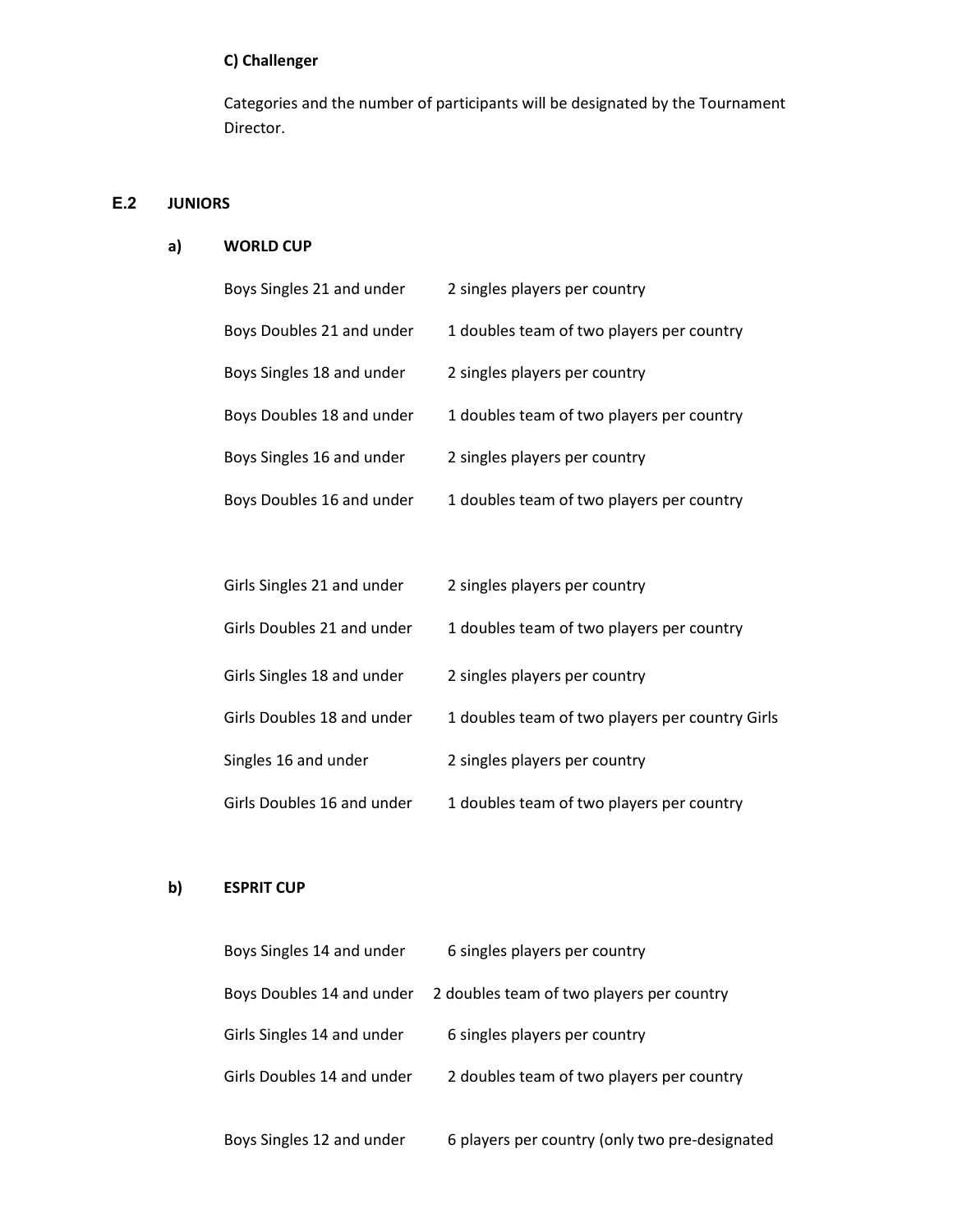players will win points for the country.)

| Boys Doubles 12 and under  | 2 teams per country (only one pre-designated team<br>will win points for the country.)    |
|----------------------------|-------------------------------------------------------------------------------------------|
| Boys Singles 10 and under  | 6 players per country (only 2 pre-designated<br>players will win points for the country.) |
| Boys Doubles 10 and under  | 2 teams per country (only 1 pre-designated team<br>will win points for the country.)      |
| Girls Singles 12 and under | 6 players per country (only 2 pre-designated<br>players will win points for the country.) |
| Girls Doubles 12 and under | 2 teams per country (only 1 pre-designated team<br>will win points for the country.)      |
| Girls Singles 10 and under | 6 players per country (only 2 pre-designated<br>players will win points for the country.) |
| Girls Doubles 10 and under | 2 teams per country (only 1 pre-designated team<br>will win points for the country.)      |

#### c) CHALLENGER CUP

Categories and number of participants will be designated by the Tournament Director.

#### F: FORMATS

F.1 OPEN

#### a) WORLD CUP

This cup will be played in round-robin groups in the first phase; on the second stage will be two different eliminations draw, following point a.2.

#### a.1) ROUND ROBIN

The first stage will be played in a group format classifying those previously designated by the Tournament Director. Within these groups, all players compete against each other. The intention will be to have four players in each group.

#### a.2) ELIMINATION DRAWS

From the round-robin will classify the top two of each group to the Gold Elimination Draw. The third and fourth will classify to the Elite Elimination Draw. Winners will emerge from the elimination draws but also points will be awarded to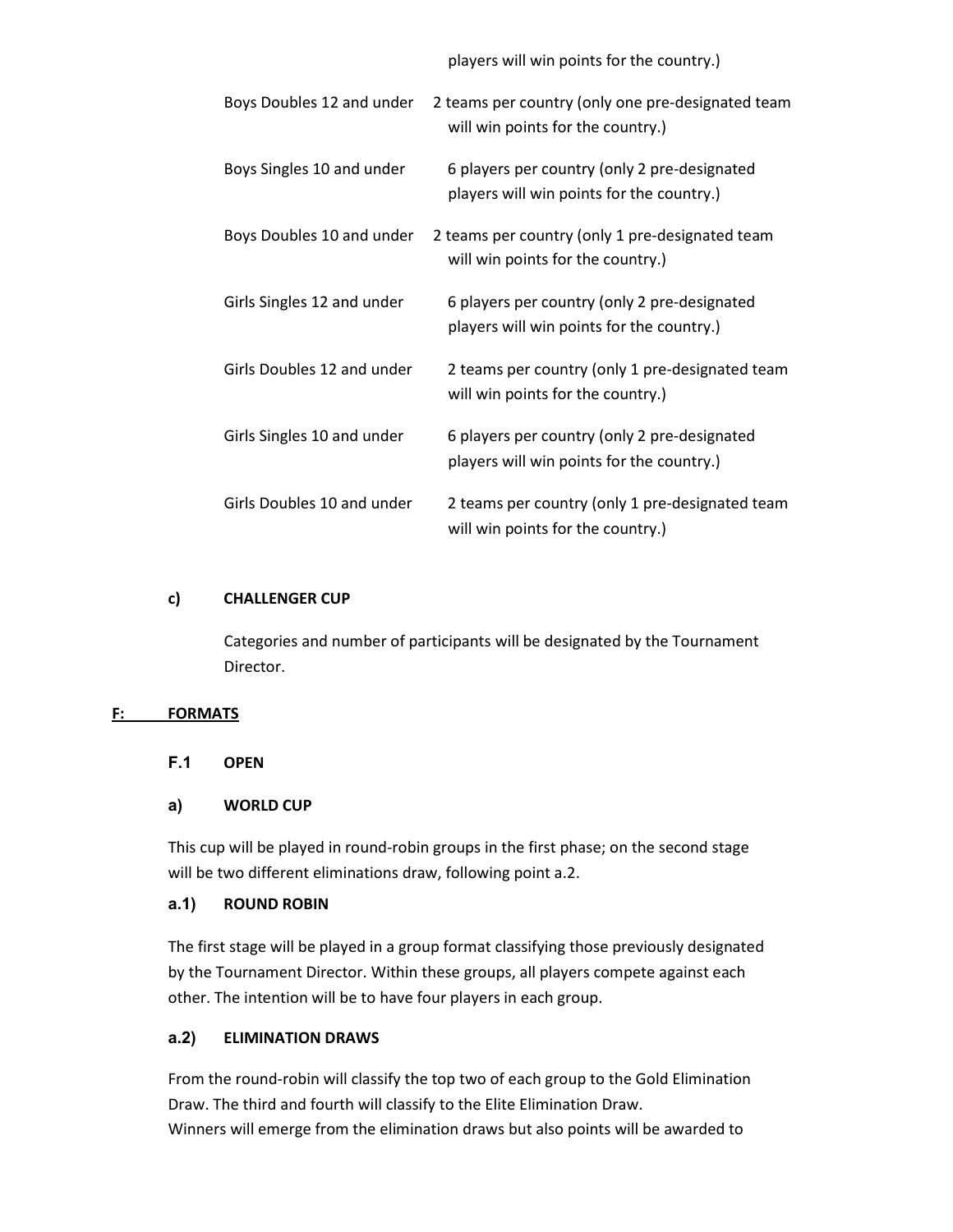certain players (see Points Awarded) that help to select the winners of the Team Tournament by points.

In each category, the draws on the second phase (Gold and Elite Single Elimination) will be seeded as follows: 1° & 2° will be seeded directly. Then, each position will be seeding doing a raffle by couples (3° & 4°, 5° & 6°, ...). Always, respecting point F.1.a.2 of this document. This selection will be held after the end of the last match of the groups, in the presence of at least three delegates from different countries.

If two players from the same country both finish in first place in their groups, they are guaranteed that they will not play against each other before the championship final. If necessary, the position of the lower seeded player will be modified with the first position that will resolve the situation.

# F.2 JUNIORS

## a) WORLD CUP

This cup will be played in round-robin groups in the first phase; the second stage will be elimination draws.

## a.1) ROUND ROBIN

Played in a group format classifying those previously designated by the Tournament Director, the intention will be to classify all to the second phase. Within these groups, all players compete against each other. The intention will be to have four players in each group.

## a.2) ELIMINATION DRAWS

Winners will emerge from the elimination draws but also points will be awarded to certain players (see Points Awarded) that help to select the winners of the Team Tournament.

In each category, the draws on the second phase (Gold and Elite Single Elimination) will be seeded as follows: 1° & 2° will be seeded directly. Then, each position will be seeding doing a raffle by couples (3° & 4°, 5° & 6°, …). Always, respecting point F.1.a.2 of this document. This selection will be held after the end of the last match of the groups, in the presence of at least three delegates from different countries.

# b) ESPRIT CUP

- b.1) Olympic format will be played with a Gold, Blue, Red and White Draw if there are at least 16 participants.
- **b.2)** If the number of participants in each category is less than 16, it will be played on the same system as the World Cup, or, if there are 6 or fewer participants, a Round Robin with no second phase will be played, leaving any modifications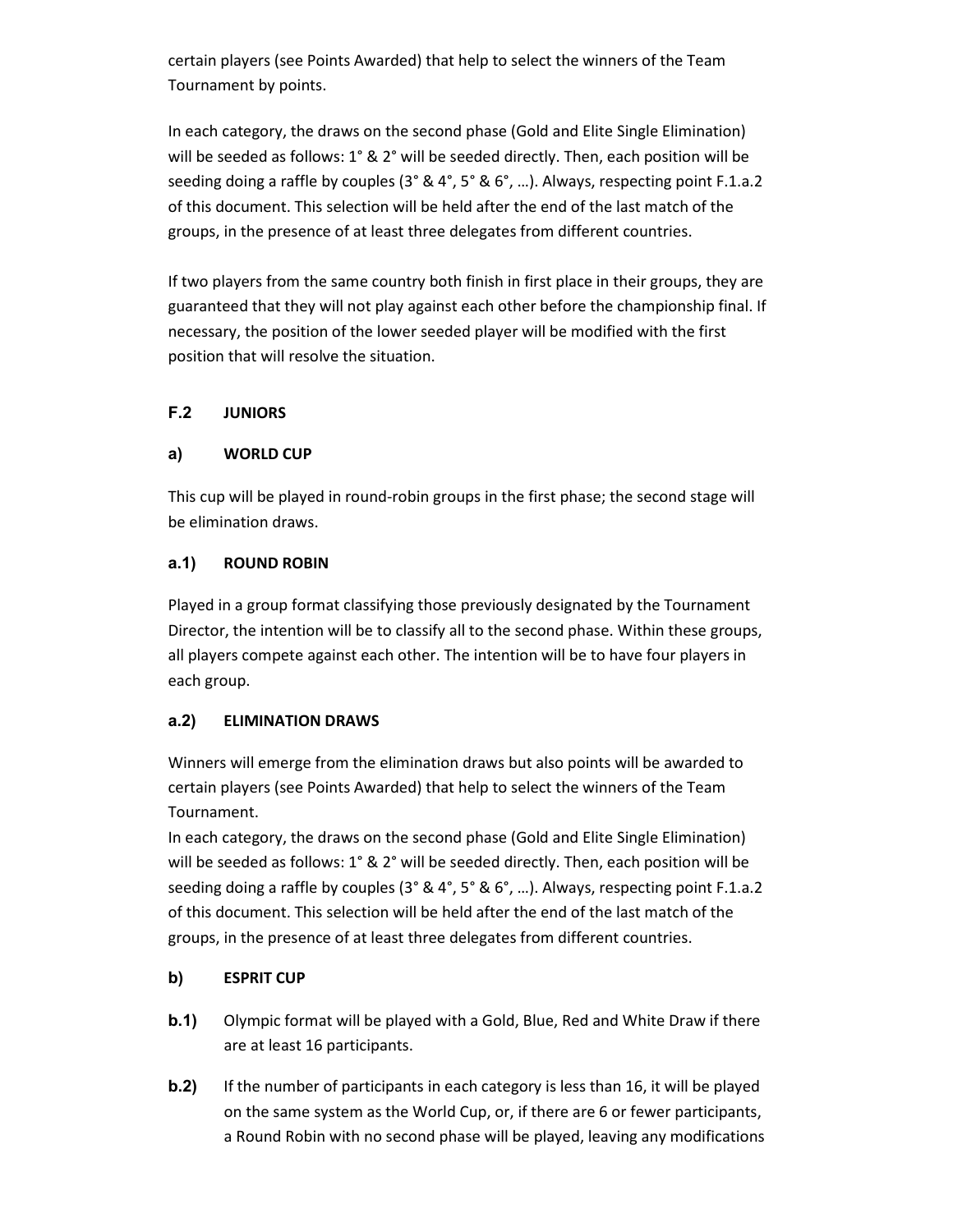to the consideration of the Tournament Director.

b.3) In any format played, for the team tournament, points will be awarded only to the 2 singles players and doubles team pre-designated by the country for such, leaving the other players the right to win medals individually. This means that a player not designated will not score points for the country in the team tournament but can still be an individual champion in his/her class and receive a gold medal.

## c.) CHALLENGER CUP

To be determined by the Tournament Director.

# G. **ELIGIBILITY**

The only legal ways of demonstrating eligibility for a National Federation are the passport of the country that represents or the IRF authorization with another type of document.

Every player who was transferred to a new National Federation, have to wait 18 months from the last participation for the old National Federation. Or get the international transfer card. Any special situation could be decided by the IRF.

## G.1 WORLD

- a) The minimum age to participate is 15 years at the starting date of the championship. After carefully studying a request, there may be exceptions for special reasons that may be accepted by the Tournament Director with the approval of the Executive Committee.
- b) In the Elite Tournament, players can only participate in one Cup (Elite or Challenger) and in a maximum of two divisions.

# G.2 JUNIORS

- a) The age of the participant as of January 1st of the competition year determines eligibility in each category.
- b) Players may participate in two Cups, and two divisions, but competing in the World Cup or Esprit Cup, Challenger Cup must be done in a higher age category (the only exception is in the 21 & Under division).

# H. APPEALS

H.1 In all IRF tournaments, an Appeals Committee will be formed consisting of seven (7) persons selected by the Tournament Director and announced at the Technical Meeting. When the Committee is requested, at least three out of the seven members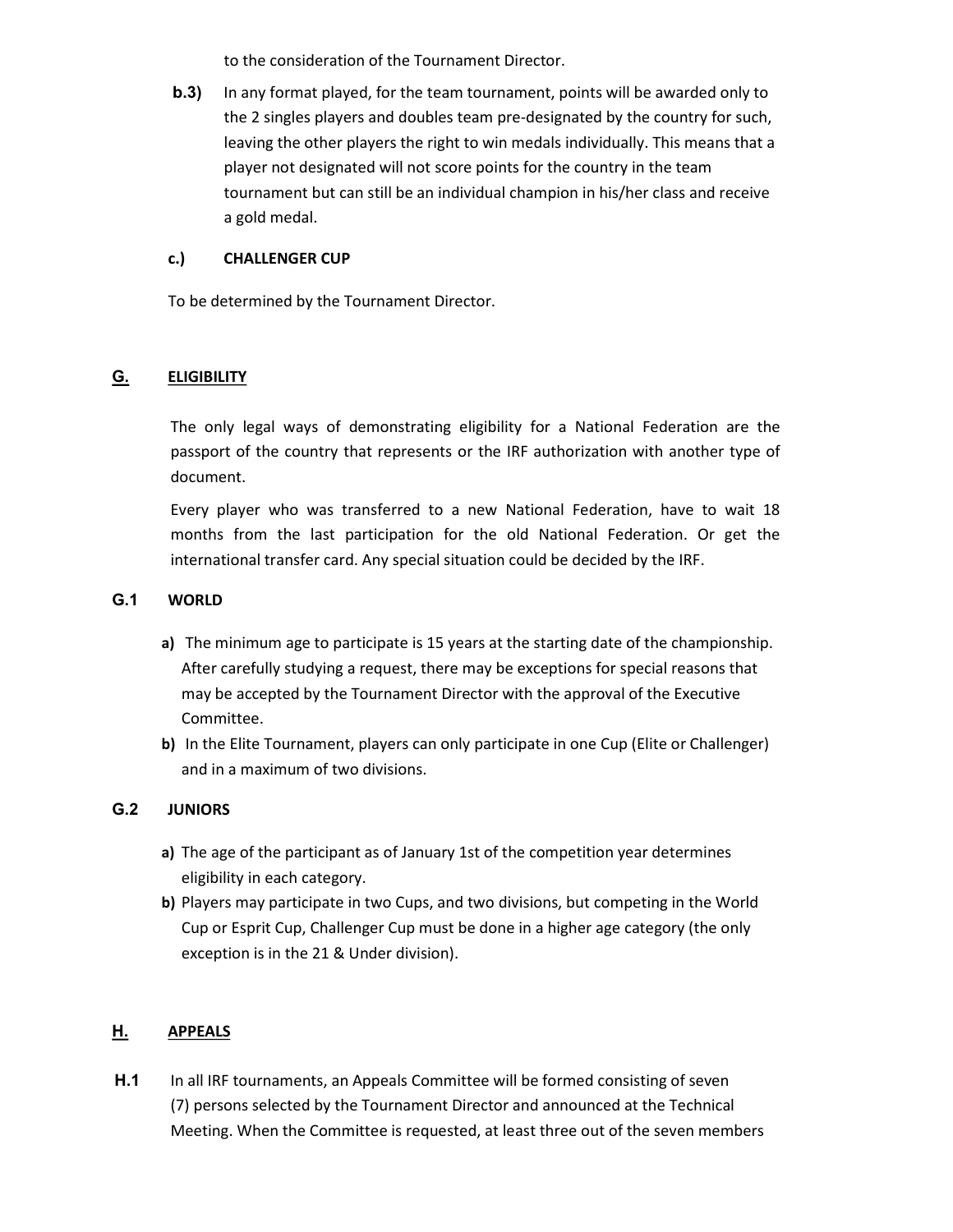must be present to gather facts, deliberate, vote, and reach a decision.

The Committee must have summoned the two or more parties in contention as well as the referee or any other person deemed helpful to provide a fair decision.

- H.2 The followings are the ways a player, coach or delegate can appeal rulings believed to be in error:
	- a) First, ask for explanation from the referee.
	- b) If the complainant still believes that there remains a misinterpretation or misapplication of a rule, it shall be addressed to the Tournament Director who will review the rules and issue his/her ruling.
	- c) If the complainant continues to believe that there exists an error in the decision, he/she can request the Tournament Director to assemble the Appeals Committee to address the issue. The ruling made by the Appeals Committee, after consulting the persons they deemed necessary to reach a decision, shall be final and cannot be appealed.
- Note: To use any of the above appeal options, the complaint must be made at the time the violation occurs; therefore, once the match or game is restarted and or completed, there is no possibility of appeal. Consequently, if there are any doubts about the application of the rules, the referee shall be requested to stop the match so that the progressive steps of the appeal process can be followed as appropriate and necessary.

# **I.** RANKING (Seeding Order)

#### I.1 WORLD

#### a) Individual

The World category ranking is made taking the best position (not points) that each country earned, between the past two championships. Seeding will be done separately for singles, doubles, men, and women.

In case of tie positions between two or more countries, the following tiebreaker system will be used:

- A1) The highest position of all will be taken.
- A2) The first and second years will be taken into account when choosing the best of the last two.
- A3) Previous years will be taken into consideration until the fourth year.
- A4) The Tournament Director will decide the position with a raffle.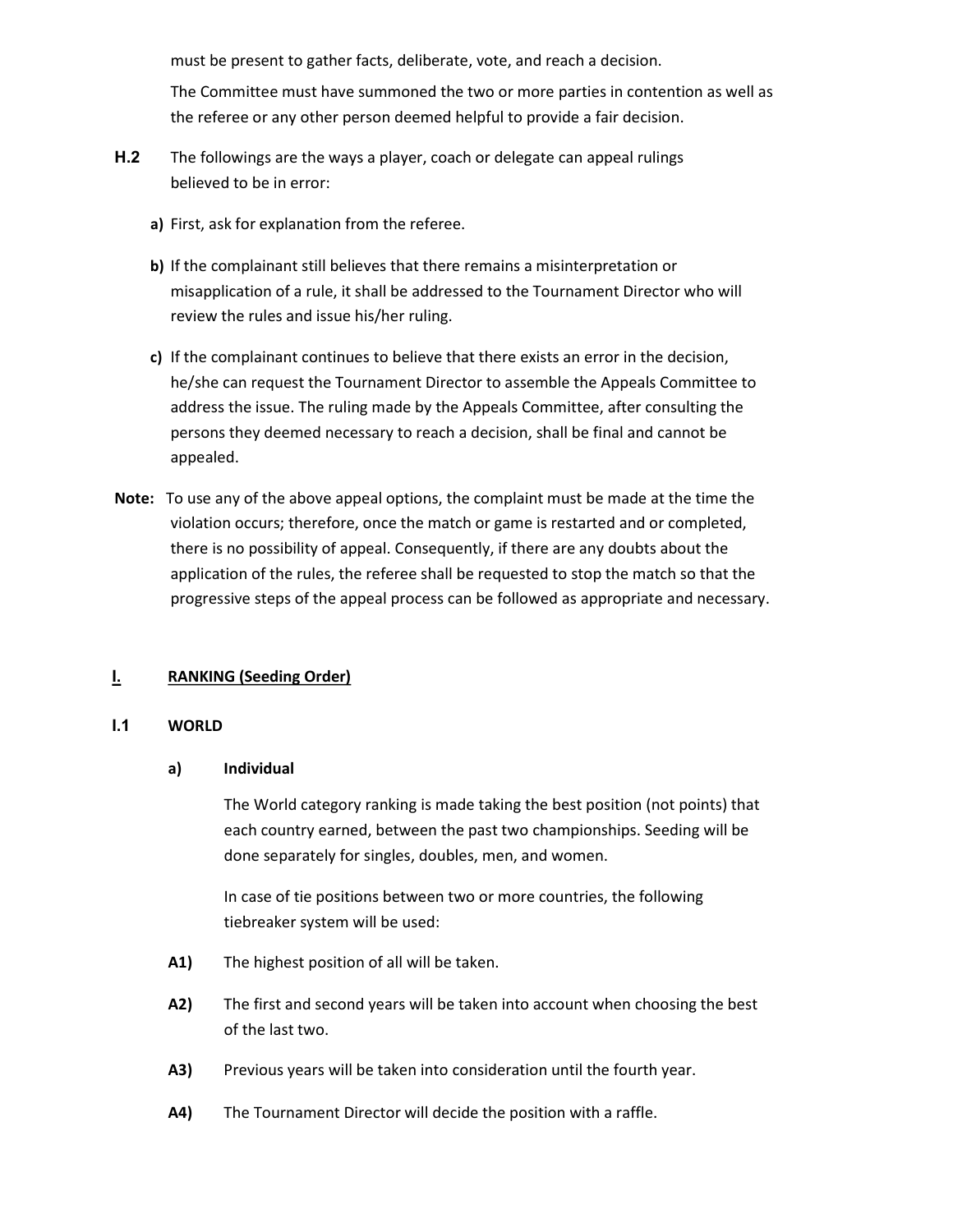## I.2 JUNIORS

The ranking to be used for seeding the Juniors emerges from the previous year's results and will be taken in each separate category, corresponding the earned ranking to the Country and not the player.

In case of a tie, the positions between two or more countries will use the following tiebreaker system:

- a) The highest position of all will be taken.
- b) Previous years will be taken into consideration until the fifth year.
- c) The Tournament Director will decide the position with a raffle.

## I.3 CREATING THE SEEDINGS

- a) Players are organized by country ranking and within each country in positions 1 and 2, forming a continuous list where the number one ranked is located first in the list.
- b) Players are chosen in order and are erased as they are placed in the new list, always choosing the first un-erased player with the condition that he/she be from a different country than the last picked. When there is only one player left, he/she will be placed in the last position.
- c) For the cases where there are more than 2 players per country, placement will be made first for positions 1 and 2 of each country, proceeding next with all positions 3 and 4, then 5 and 6 if such were the case, and so forth always in pairs.

## J. SEEDING

## J.1 Group Seeding

a) Seeding system to use once the Ranking List has been obtained for each category:

> Players are chosen in order and are deleted from the list as they are placed in the groups. If a player is seeded together in a group with his teammate, he will be moved to the next group. The seeding system will start from the first group to the last in order, then return from the last to the first and repeat the operation until all the players have been seeded – "snake seeding."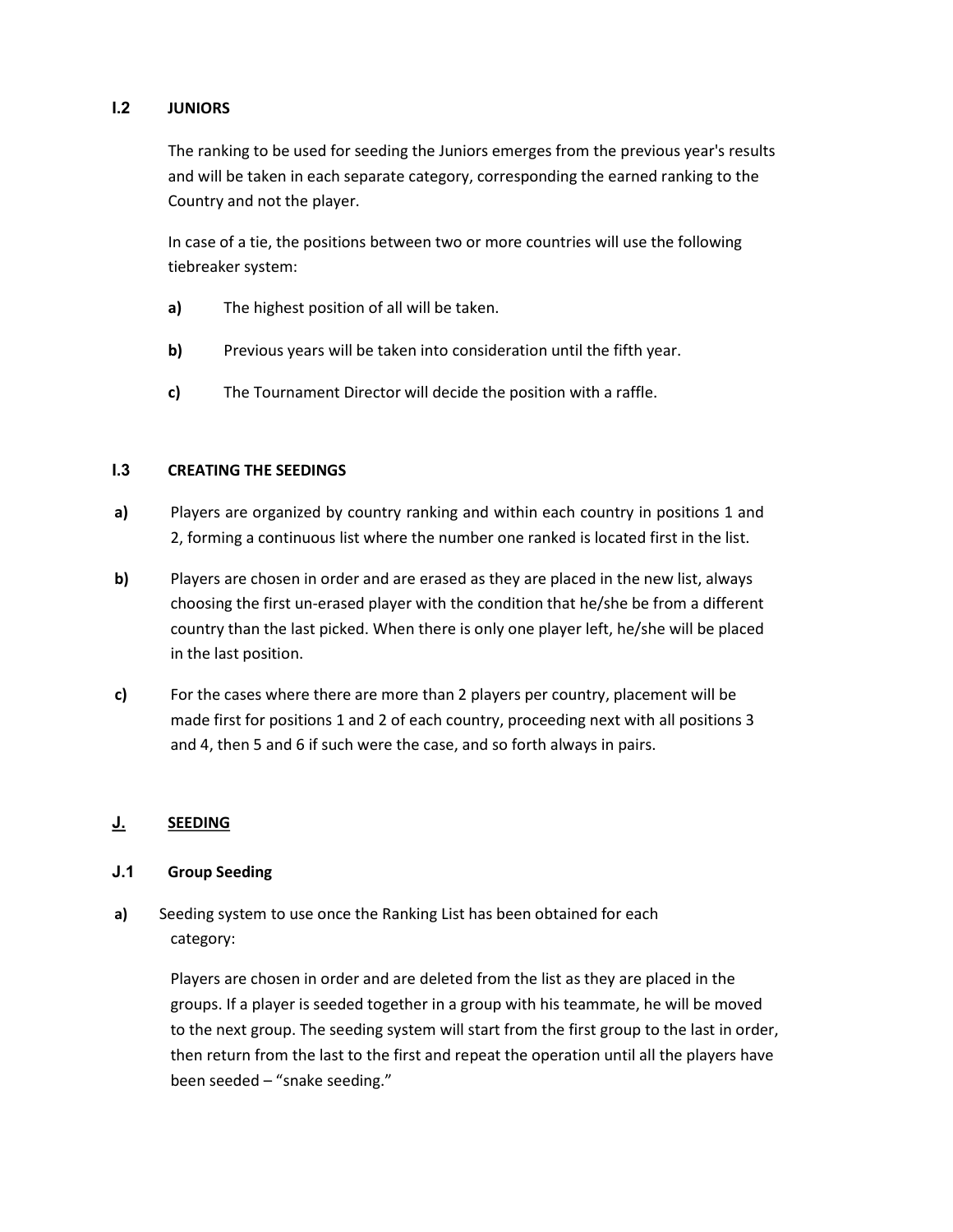#### J.2 DRAW SEEDING (Simple Elimination)

In each category, the draws on the second phase (Gold and Elite Single Elimination) will be seeded as follows: 1° & 2° will be seeded directly. Then, each position will be seeding doing a raffle by couples (3° & 4°, 5° & 6°, ...). Always, respecting point F.1.a.2 of this document. This selection will be held after the end of the last match of the groups, in the presence of at least three delegates from different countries.

## K. TIE BREAKER

## K.1 Groups (Round Robin)

If there is a tie in points between two or more players within a group, the tiebreaker system is as follows:

- a) Head-to-head match win between those tied.
- b) The difference between games won and games lost between tied players. Games played between the tied players will be the only ones considered. Always check the referees results (for no shows Forfeit 15-0, 15-0, 15-0 if Forfeit with a partial results, for example: 15-13, 3-3 take 15-13, 15-3, 15-0)
- c) The difference between points won and points lost between tied players. Only the points between those involved in the tie will be considered. Always check the referees results (for no shows Forfeit 15-0, 15-0, 15-0 if Forfeit with a partial results, for example: 15-13, 3-3 take 15-13, 15-3, 15-0)
- d) The division between points won and points lost between the tied players. Only the matches between those involved in the tie will be considered. Always check the referee's results (for no shows Forfeit 15-0, 15-0, 15-0 if Forfeit with a partial results, for example: 15-13, 3-3 take 15-13, 15-3, 15-0)
- e) Random lottery system done at the discretion of the Tournament Director.

Note: Any time that a multiple tie results in a new tie between two or more players for two or more positions, return to point (a) (winner when they played each other).

## K.2 TEAM COMPETITION BY POINTS

In the case of a tie between two or more countries in the team competition, within the top four, the following tiebreaker system will be applied:

- a) The player designated as #1 singles that has reached the highest position in the second phase.
- b) The doubles team that has reached the highest position in the second phase.
- c) The player designated as #2 singles who has reached the highest position in the second phase.
- d) The difference between games won and games lost between two singles players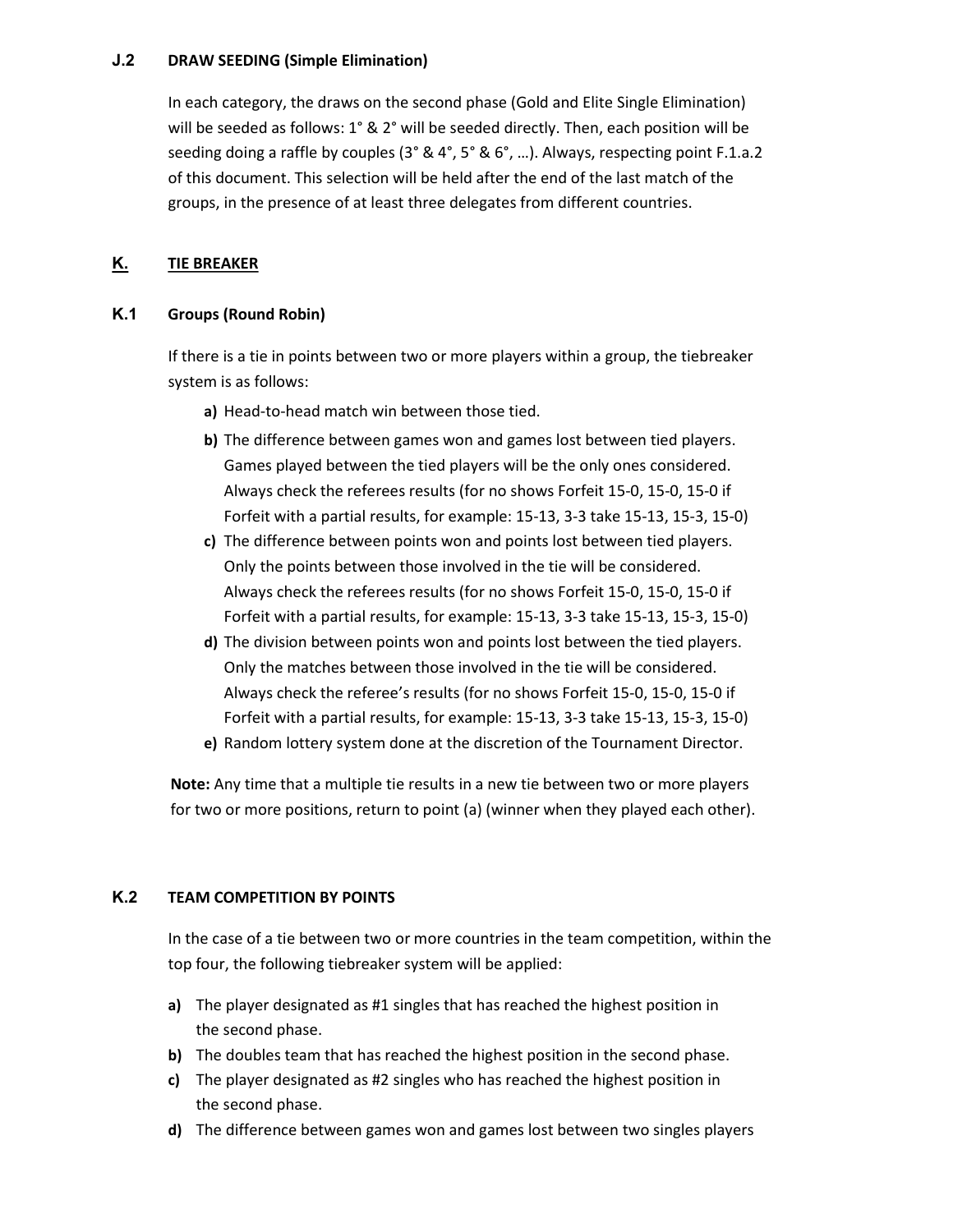and doubles team who have tied. Only the matches between those involved in the tie will be considered. Always check the referee's results (for no shows Forfeit 15-0 and 15- 0 if Forfeit with a partial results example: 15-13, 3-3, use 15-13, 15-3).

e) The difference between points won and points lost between two singles players and doubles team who have tied. Only the matches between those involved in the tie will be considered. Always check the referee's results (for no shows Forfeit 15-0 and 15- 0 if Forfeit with a partial results example: 15-13, 3-3, use 15-13, 15-3).

f) Random lottery system done at the discretion of the Tournament Director.

Note: Any time that a multiple tie results in a new tie between two or more players for two or more positions, return to point (a) (winner when they played each other)

## L. POINTS AWARDED

## L.1 POINTS AWARDED FOR ROUND ROBIN STANDINGS

The points awarded in the Round Robin to determine the positions of the groups are as follows:

WINNER OF MATCH = 2 points

LOSER OF MATCH = 1 point

LOSER FORFEIT NO SHOW = 0 points

## L.2 TEAM POINTS AWARDED (without competition)

## a) FIRST PHASE

Within the groups, points are earned that will be added to the points of the second phase to achieve the final score of each player, using the following criteria:

First of the group: 24 points

Second of the group: 16 points

Third of the group: 8 points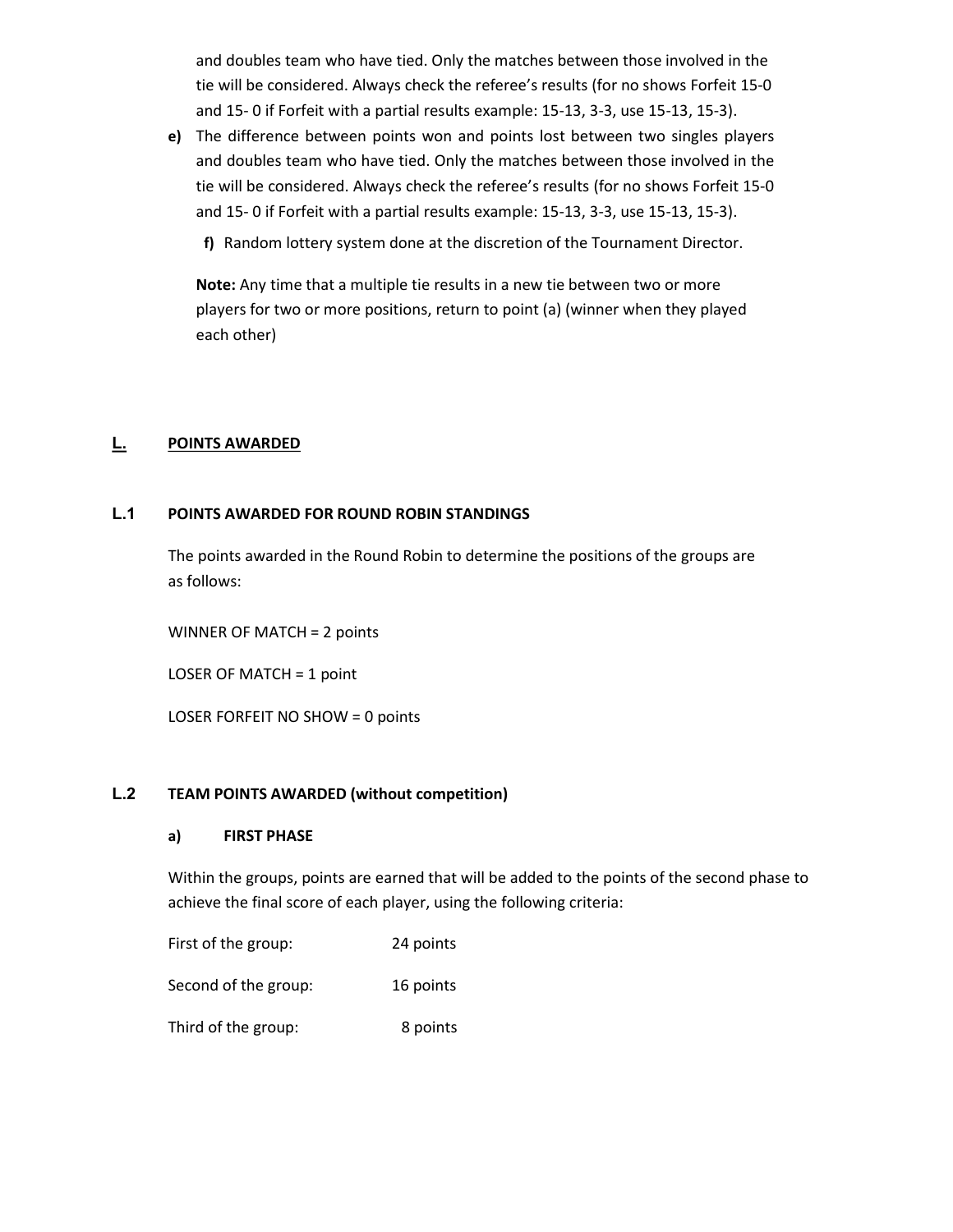#### b) SECOND PHASE:

For the points of the second phase, the following table will be used. The positions of the Elite Elimination Draws will be considered starting in  $17^{\text{th}}$ .

| <b>POSITION DRAWS:</b>                | Of 4 | Of 8 | Of 16 | Of 32 | Of 64 |
|---------------------------------------|------|------|-------|-------|-------|
| First:                                | 160  | 160  | 160   | 160   | 160   |
| Second:                               | 120  | 120  | 120   | 120   | 120   |
| Third:<br>$5^{th}$ to $8^{th}$        | 80   | 80   | 80    | 80    | 80    |
|                                       |      | 40   | 40    | 40    | 40    |
| $9^{\text{th}}$ to $16^{\text{th}}$   |      |      | 20    | 20    | 20    |
| $17th$ to $32nd$                      |      |      |       | 10    | 10    |
| 33 $^{\text{rd}}$ to 64 <sup>th</sup> |      |      |       |       | 5     |

In the event that only a round robin is played, it will be considered as the second phases.

## L.3 General Score

The final overall score of each player will come from the sum of total of points earned in the second phase (draws) plus the points earned in the Round Robin (groups).

NOTE: Players who do not show up to play in one of the first groups (Round Robin) will be penalized with a deduction of 12 points to the country's general total for the team championship, except in the event that a medical excuse is provided stating that the no show was due to injury and that the excuse is then accepted by the Tournament Director.

## L.4 TEAM COMPETITION

a) MEN'S TEAM: Add the number of points earned by the singles players and doubles team which will be the Men's team total for the country.

b) WOMEN'S TEAM: Add the number of points earned by the singles players and doubles team which will be the Women's team total for the country.

c) COMBINED TEAM: Add the amount of points earned by the country in both the Men's Team and Women's Team competitions which will be the combined total for the country.

## L.5 POINTS IN OLYMPIC SYSTEM

GOLD DRAW: The same criteria as in the second phase format / draw – M.2 b. Points for the other draws are as follows:

BLUE DRAW: Will award the champion with 14 points, second with 12 points and third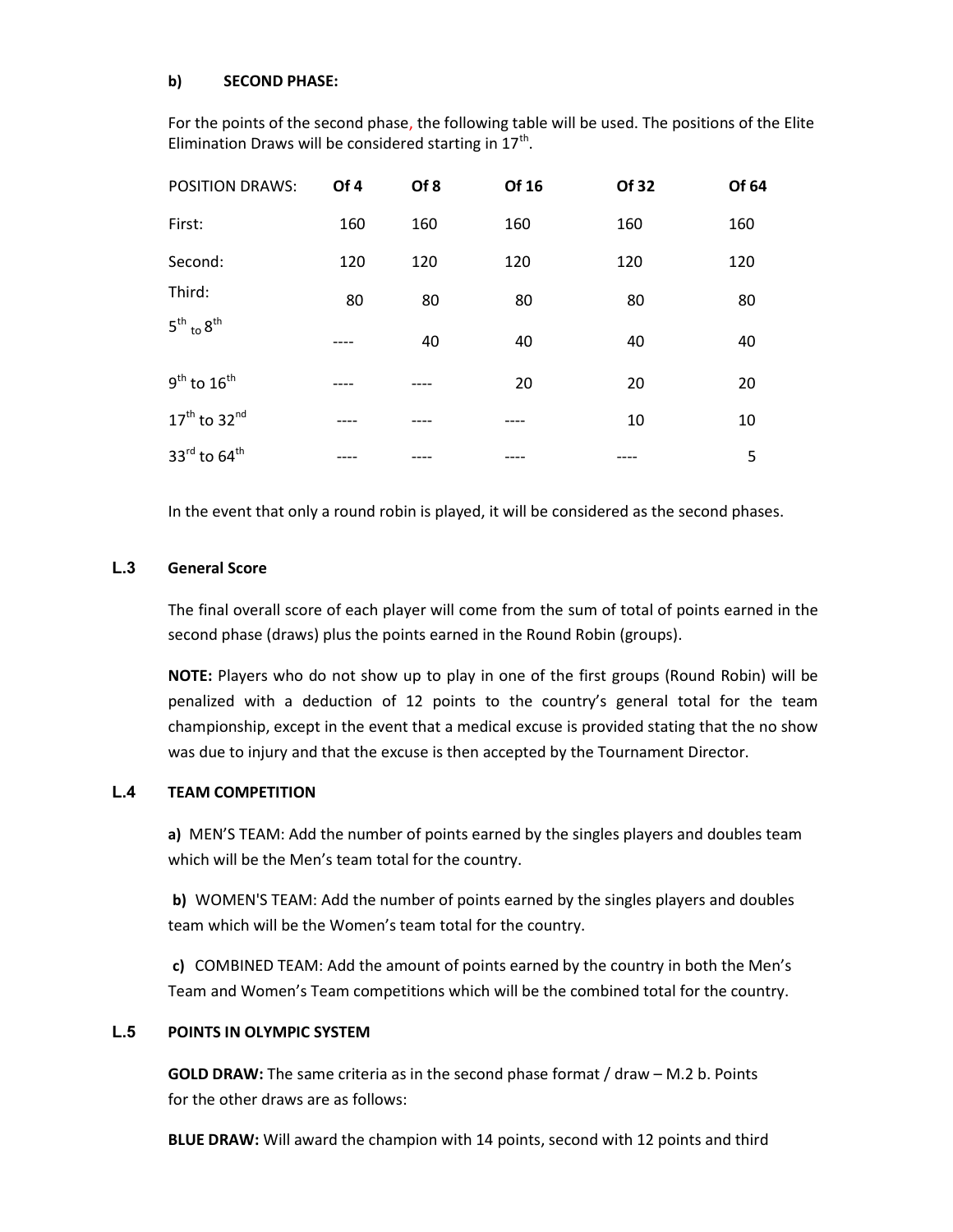(2) with 10 points in addition to the GOLD DRAW.

RED DRAW: Will award the champion with 9 points, second with 7 points and third (2) with 6 points in addition to the GOLD DRAW.

WHITE DRAW: Will award the champion with 5 points, second with 3 points and third (2) with 2 points in addition to the GOLD DRAW.

## M. AWARDS

#### M.1 Worlds

#### a) INDIVIDUAL CUP

Gold, silver, and bronze (2 third place, no playoff) in all draws.

#### b) COUNTRY CUP

Trophies will be awarded from the First to the Fourth place for both Women's Team, Men's Team, and Combined (the sum of women and men).

#### c) CHALLENGER CUP

Medals will be awarded individually: gold, silver and bronze (two bronzes).

#### M.2 JUNIORS

#### a) WORLD CUP

## **INDIVIDUAL**

Gold, silver, and bronze (2 third place, no playoff)

## **COUNTRY**

Trophies will be awarded from the First to the Fourth place for both Girl's Team, Boy's Team, and Combined (the sum of girls and boys).

#### b) ESPRIT CUP

## **INDIVIDUAL**

## OLYMPIC FORMAT

GOLD DRAW: 1 gold, 1 silver, and 2 bronze